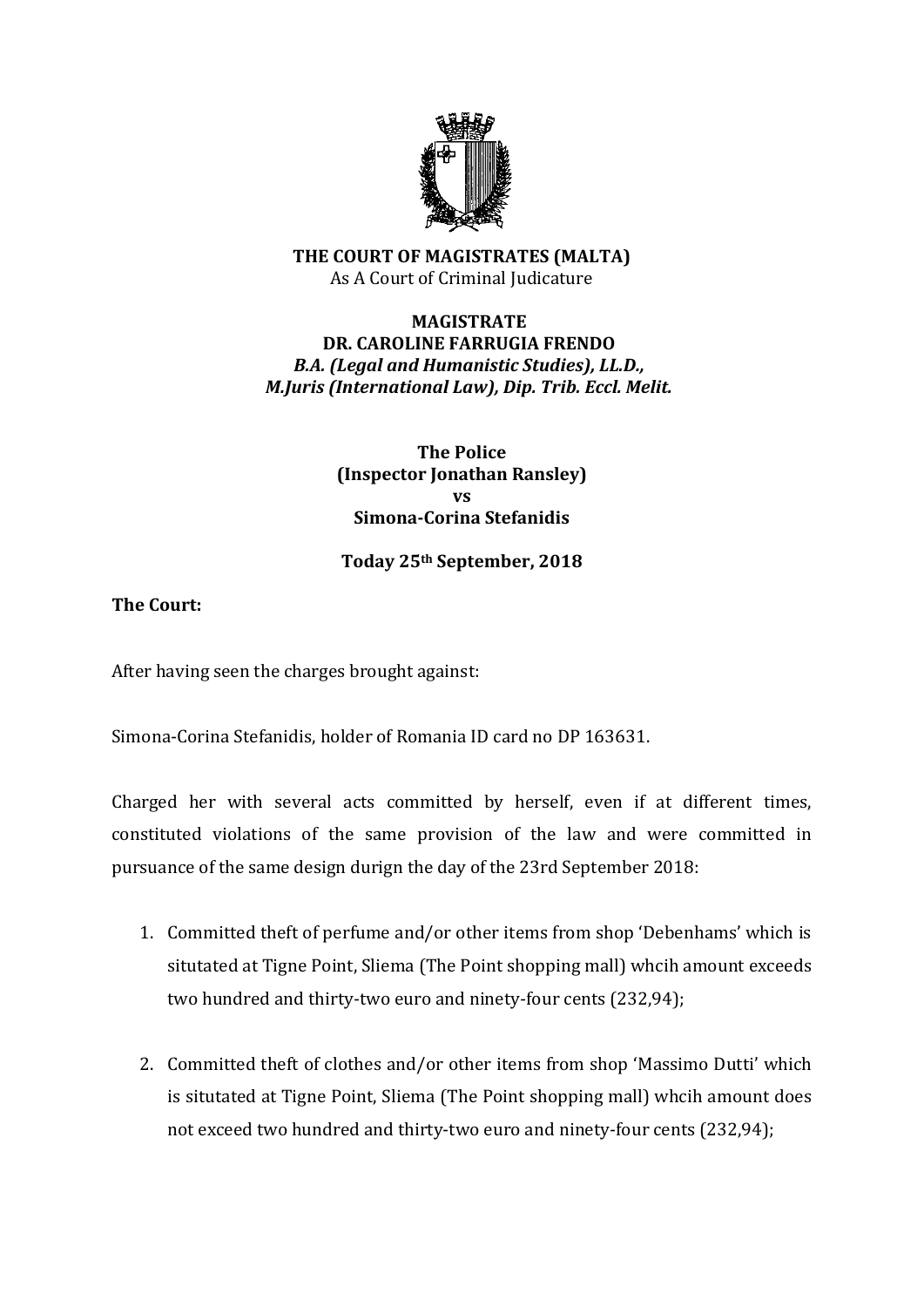- 3. Committed theft of clothes and/or other items from shop 'Oysko' which is situtated at Tigne Point, Sliema (The Point shopping mall) whcih amount does not exceed two hundred and thirty-two euro and ninety-four cents (232,94);
- 4. Committed theft of clothes and/or other items from shop 'Armani' which is situtated at Tigne Point, Sliema (The Point shopping mall) whcih amount does not exceed two hundred and thirty-two euro and ninety-four cents (232,94);
- 5. Committed theft of a pair of shoes and/or other items from shop 'Guess' which is situtated at Tigne Point, Sliema (The Point shopping mall) whcih amount does not exceed two hundred and thirty-two euro and ninety-four cents (232,94);
- 6. Committed theft of clothes and/or other items from shop 'Orsay' which is situtated at Tigne Point, Sliema (The Point shopping mall) whcih amount does not exceed two hundred and thirty-two euro and ninety-four cents (232,94);

She is also being charged with, in the month of September 2018:

7. Committed theft of clothes and/or other items from shop 'Massimo Dutti' which is situtated at Tigne Point, Sliema (The Point shopping mall) whcih amount does not exceed two hundred and thirty-two euro and ninety-four cents (232,94);

After having seen that the Prosecuting Officer Inspector Jonathan Ransley read out and confirmed on oath the charges brought against the accused, in the presence of the accused on the 25th of September 2018.

After having seen all the documents exhibited in the proceedings, and more specifically a photocopy of the passport marked as Doc JR1, conviction sheet marked as Doc JR2, current incident report marked as Doc JR3, declaration of refusal to consult legal aid marked as Doc JR4 and statement marked as Doc JR5.

After having heard the accused register a guilty plea to the charges brought against her, in the sitting of the 25th September 2018.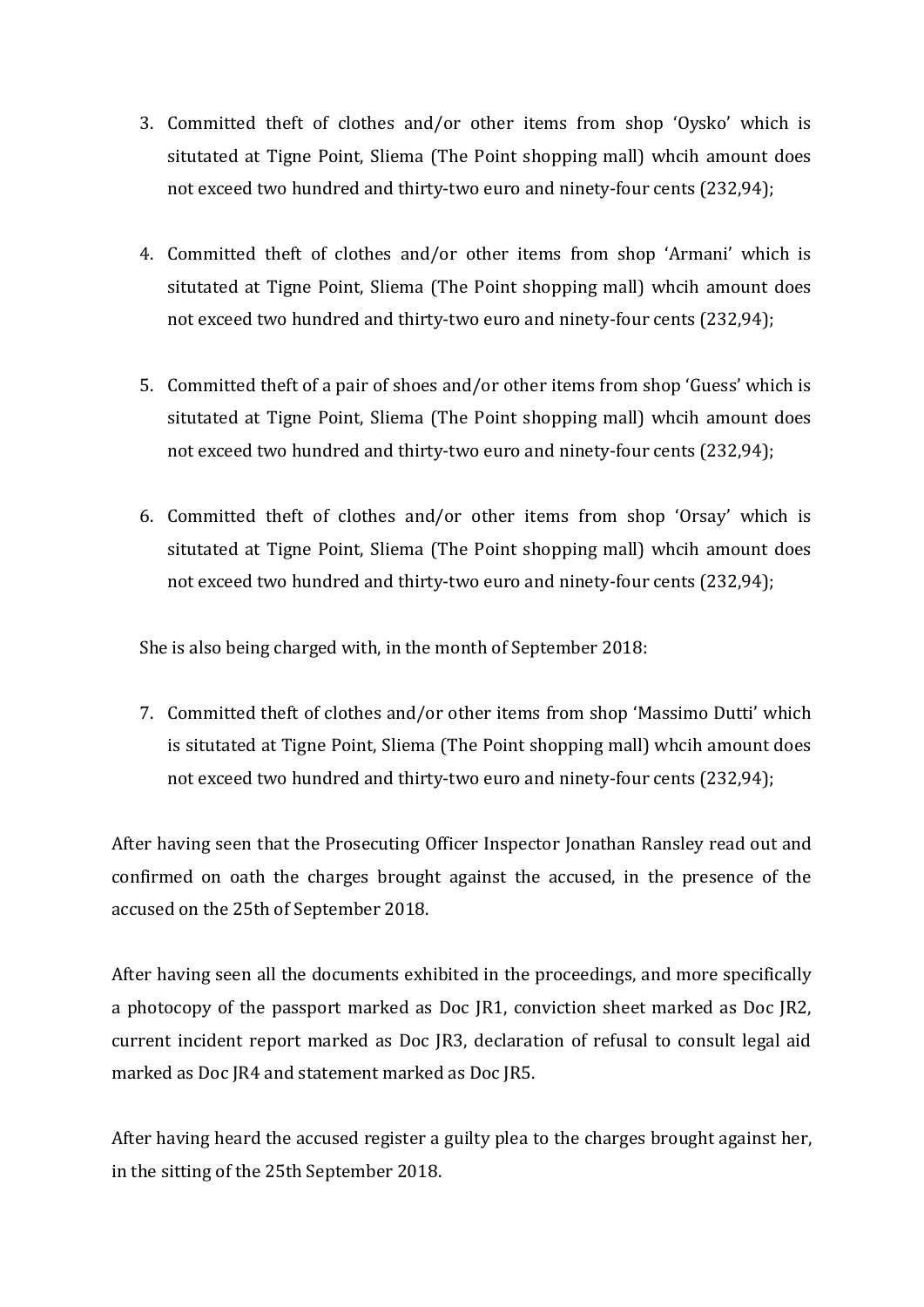After having explained the legal consequences of her guilty plea and given the accused sufficient time to reconsider her guilty plea, she re-affirmed her guilty plea.

Having heard oral submissions on punishment by the parties.

## **Considers:**

In the light of the above plea of guilt which guilty plea was made voluntarily, expressly and unconditionally, the Court is satisfied that the accused is to be found guilty of the charges brought forward against her.

Regarding punishment, the Court took into consideration, the accused's clear conviction sheet and the guilty plea registered by the accused at such an early stage of the proceedings, in thus the Court did not have to waste time in gathering further evidence and also the fact that both the Prosecution and Defence agreed that the accused should not be given a judgement of effective imprisonment.

# **Decide:**

Thus, after having seen the relevant sections at law in particular articles 18, 267, 284 and 279 of the Laws of Malta finds, the Court finds the accused Simona-Corina Stefanidis guilty of all the charges brought against her upon her own guilty plea and condemns her to a period of fourteen (14) months imprisonment that with the application of Article 28A of Chapter 9 of the Laws of Malta is to be suspended for a period of two (2) years from today.

In terms, of Section 28A(4) of Chapter 9 of the Laws of Malta, the Court explained to the accused in plain language her liability under Section 28B of Chapter 9 of the Laws of Malta if during the operational period of this suspended sentence she commits an offence punishable with imprisonment.